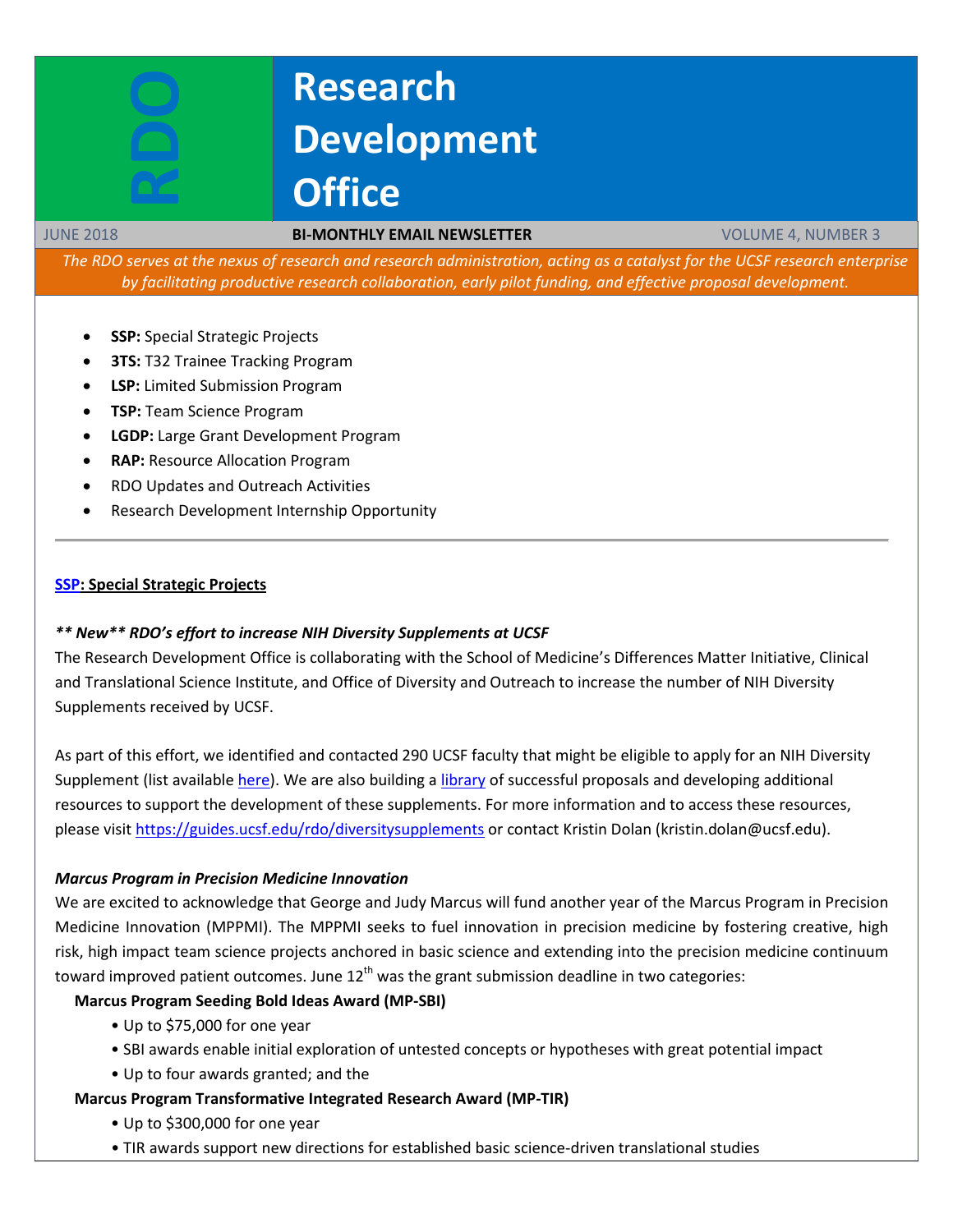• Up to three awards granted

This year we also have a special funding supplement:

# **Marcus Program Transformative Integrated Research Award Supplement (Marcus Award Supplement)**

- Up to \$100,000 Supplement for one year (for eligible MP-TIR awards)
- To encourage inclusion of social/behavioral, implementation or population science, as well as novel computational science

We received 39 applications in total, 17 for the SBI awards and 22 for the TIR awards. The application review is in progress. Stay tuned for details on th[e RDO website!](https://rdo.ucsf.edu/news/marcus-program-precision-medicine-innovation-overview)

# **[3TS:](https://accelerate.ucsf.edu/training/t32-resources#tracking) T32 Trainee Tracking Program**

The 3TS program provided support to nine programs with T32 grant applications for the May 25 deadline. Seven of the nine were T32 renewal applications and two were new grant applications. We continue to upload historical training grant data into the program tool to increase support to programs. **The next T32 grant submission will be September 25**.

**We can now creating Table 8**. We are now capable of providing programs with five of the eight NIH tables required for T32 grant renewal applications. The tables a through 3TS are as follows:

- Table 2 Participating Faculty Members
- Table 3 Federal Institutional Research Training Grants & Related Support Available to Participating Faculty Members (Overlapping Faculty)
- Table 4 Research Support of Participating Faculty Members
- Table 5 Publications of Trainees
- Table 8 Program Outcomes

The 3TS program will continue to post information regarding NIH training grant notifications on the **T32 Administrators Group Chatter** page. Not yet a member? You can join by sending a request via the [T32 Administrators Group Chatter](https://ucsf.my.salesforce.com/_ui/core/chatter/groups/GroupProfilePage?g=0F9A00000004SyW)  [page](https://ucsf.my.salesforce.com/_ui/core/chatter/groups/GroupProfilePage?g=0F9A00000004SyW) or contact Halima Mohammed Todd at [Halima.Mohammed@ucsf.edu](mailto:Halima.Mohammed@ucsf.edu) . We are here to support and guide you through your T32 grants submissions process.

| <b>Type of Grant</b> | <b>Program Description</b>                                                                                                                                                                                                                                                  | <b>Upcoming Renewal Dates</b> |
|----------------------|-----------------------------------------------------------------------------------------------------------------------------------------------------------------------------------------------------------------------------------------------------------------------------|-------------------------------|
| T Series             | <b>Institutional National Research Service Awards</b><br>Other Training Grants. To enable institutions to<br>make National Research Service Awards to<br>individuals selected by them for predoctoral and<br>postdoctoral research training in specified shortage<br>areas. | Sept 25                       |

#### **[LSP:](http://rdo.ucsf.edu/limited-submission-program-lsp) Limited Submission Program**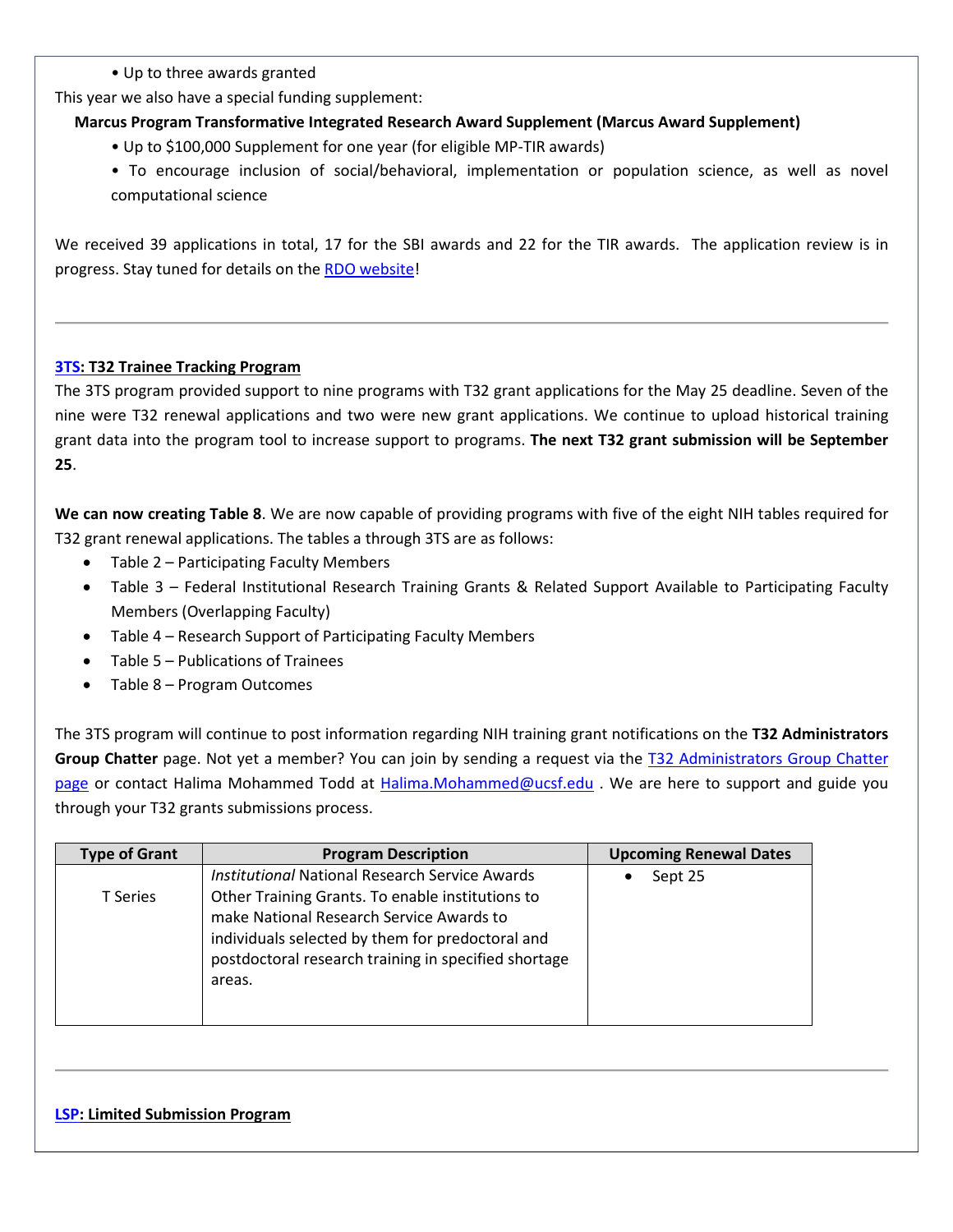# **Current LSOs of note:**

| <b>Internal Deadline</b>     | <b>Sponsor</b>    | <b>Opportunity Title</b>                   |
|------------------------------|-------------------|--------------------------------------------|
| July 8th, 2018               | <b>NIH NCI</b>    | Cooperative Human Tissue<br><b>Network</b> |
| July 9 <sup>th</sup> , 2018  | Johnson & Johnson | WISTEM <sup>2</sup> D Scholars             |
| July 15 <sup>th</sup> , 2018 | NIH Common Fund   | Early Independence Awards                  |
| July 24 <sup>th</sup> , 2018 | Rita Allen        | <b>Scholars</b>                            |

As a reminder of our long-standing policy: If the LSP learns of a LSO with less than 30 days until the sponsor deadline, institutional approval is granted on a first come, first served basis.

**Important Links:** More information about the LSP & Current LSO listings[: rdo.ucsf.edu/LSP.](http://rdo.ucsf.edu/limited-submission-program-lsp)

#### **[TSP:](http://rdo.ucsf.edu/team-science-research-innovation-program-tsrip) Team Science Program**

The TSP develops and facilitates intra- and extramural networking events enabling participating researchers to meet investigators outside their usual circle of collaborators in order to foster a broader network, and to brainstorm new research ideas or expand the aims of their current work.

#### **Updates**

We recently did a survey of clinical faculty to help connect potential collaborators to foster new research, drive innovative approaches, and connect needed expertise. 104 faculty responded to the survey to tell us what kind of expertise they are looking for in a collaborator. 58% of respondents were looking for collaborators with expertise in Epidemiology/Biostatistics; 44% were looking for Computational/Bioinformatics expertise; 40% were interested in ELSI/other Social Science expertise; and 33% need a collaborator who does Implementation Science. (note, the percentages total over 100% because each respondent selected multiple topics)

To address these needs, we are planning events focused on Population Heath and Epidemiology, Computation, Implementation Science, and ELSI research for the fall and early next year. Stay tuned for more details on these events.

#### **Upcoming Events**

**Addiction Research Networking Event:** Join UCSF clinicians and researchers for an afternoon team science event around addiction research on June  $28<sup>th</sup>$  from 3:30-5:30pm in Genentech Hall room 114. The goal of the event is to foster interaction between faculty who focus on different aspects of addiction and to spark new collaborations between silos. Visit our [Eventbrite page](https://www.eventbrite.com/e/addiction-research-networking-event-tickets-46303119878?aff=announcements) for further details and to register.

If you manage a UCSF group with a mission that includes team building activities or you would like to add such activities to a new grant or renewal, get in touch with [Page Sorensen!](mailto:page.sorensen@ucsf.edu) We can help design and produce team building activities that will further your mission.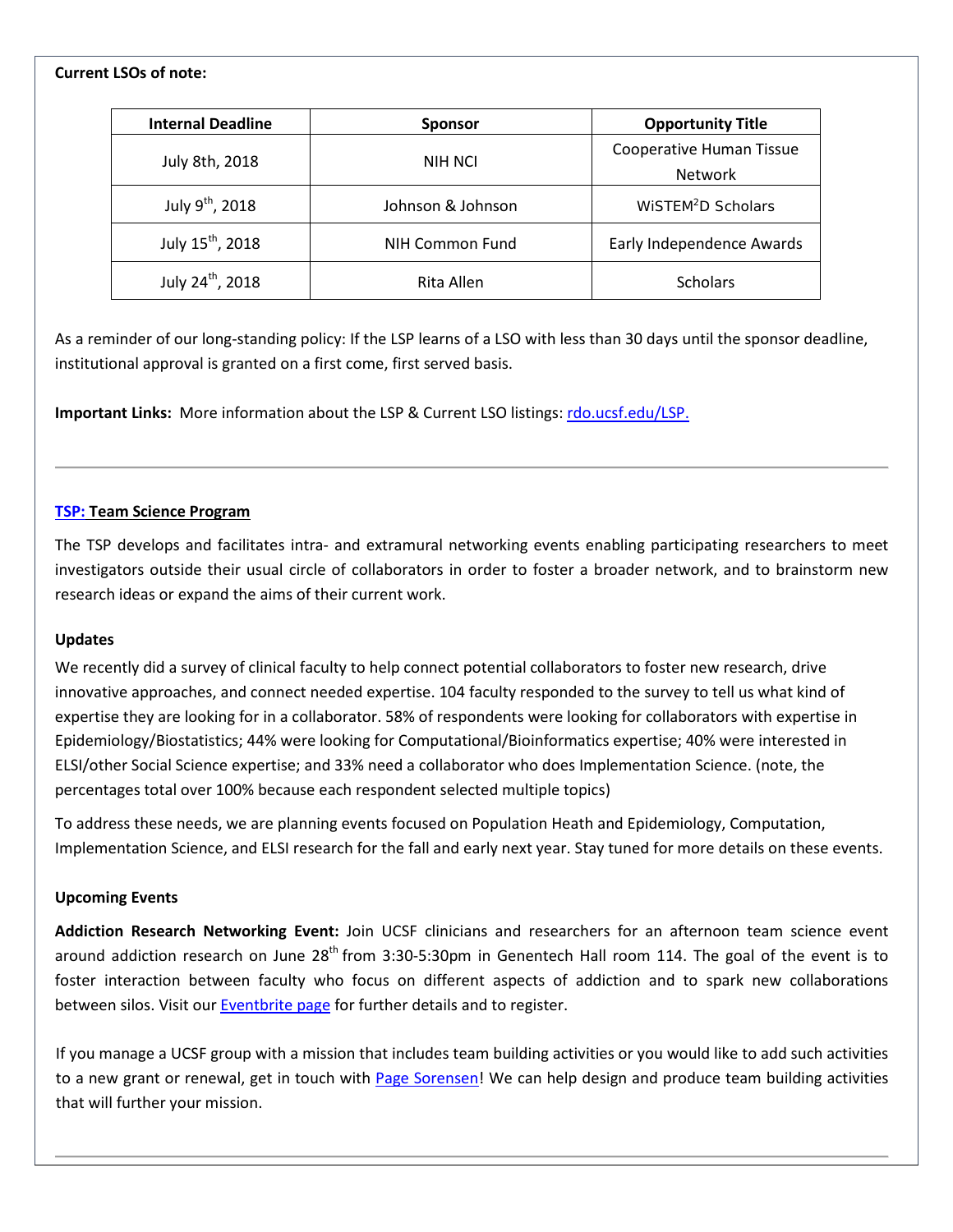#### **[LGDP:](http://rdo.ucsf.edu/large-grant-development-program-lgdp) Large Grant Development Program**

NIH Center Core Grants have been on our mind, as the LGDP recently supported two P30 applications - a new submission to NIEHS (PI: Tracey Woodruff) and a renewal to NIAMS (PI: Jeff Lotz). If funded, these centers will join 13 other P30-funded centers at UCSF.

**What's a NIH P30?** NIH Center Core Grants (P30) support shared resources and facilities for categorical research by a number of investigators from different disciplines who provide a multidisciplinary approach to a joint research effort or from the same discipline who focus on a common research problem. The core grant is integrated with the center's component projects or program projects, though funded independently from them. This support, by providing more accessible resources, is expected to assure a greater productivity than from the separate projects and program projects.

**Large Grant Support**: If your team will soon be developing a large, multi-investigator proposal, and would like some support from our Large Grant Development Program (LGDP), contact Dr[. Kristin Dolan.](mailto:kristin.dolan@ucsf.edu?subject=Large%20grant%20support)

#### **[RAP:](https://rap.ucsf.edu/) Resource Allocation Program**

#### *RAP Spring 2018 Cycle - Competition is Completed!*

RAP received 225 applications for funding from 22 funding agencies for the most recent Spring 2018 cycle. Of the 189 applications reviewed by RAP, 67 applications were awarded for a total of \$3,200,684 (35% success rate). 36 applications were independently reviewed by the Diabetes Research Center and by the Catalyst Program. Further details regarding the awardees and the statistics for the Spring '18 Cycle can be found on the RAP website under "Resources".

Written reviews and final scores are available on the applicants' dashboard via the RAP portal. Once the competition is completed, the role of RAP Central is fulfilled. Each funding agency will establish a direct relationship with its own awardees and will take care of all post award activities with the help of a financial analyst as selected by each awardee.

#### *Reviewer Acknowledgement*

RAP has introduced a downloadable reviewer's acknowledgement letter to thank reviewers who participate in every review cycle. These letters of acknowledgement can be found on reviewers' dashboard.

#### *RAP Fall 2018 Cycle*

The next **Call for Applications for the RAP Fall 2018 Cycle** is Monday, August 20, 2018. The deadline to submit applications is **September 17, 2018, 2pm PST.**

During the summer months, RAP works with the funding agencies to determine which grant opportunities can be offered. The Program welcomes new partnerships with on-campus programs who are interested in leveraging the RAP